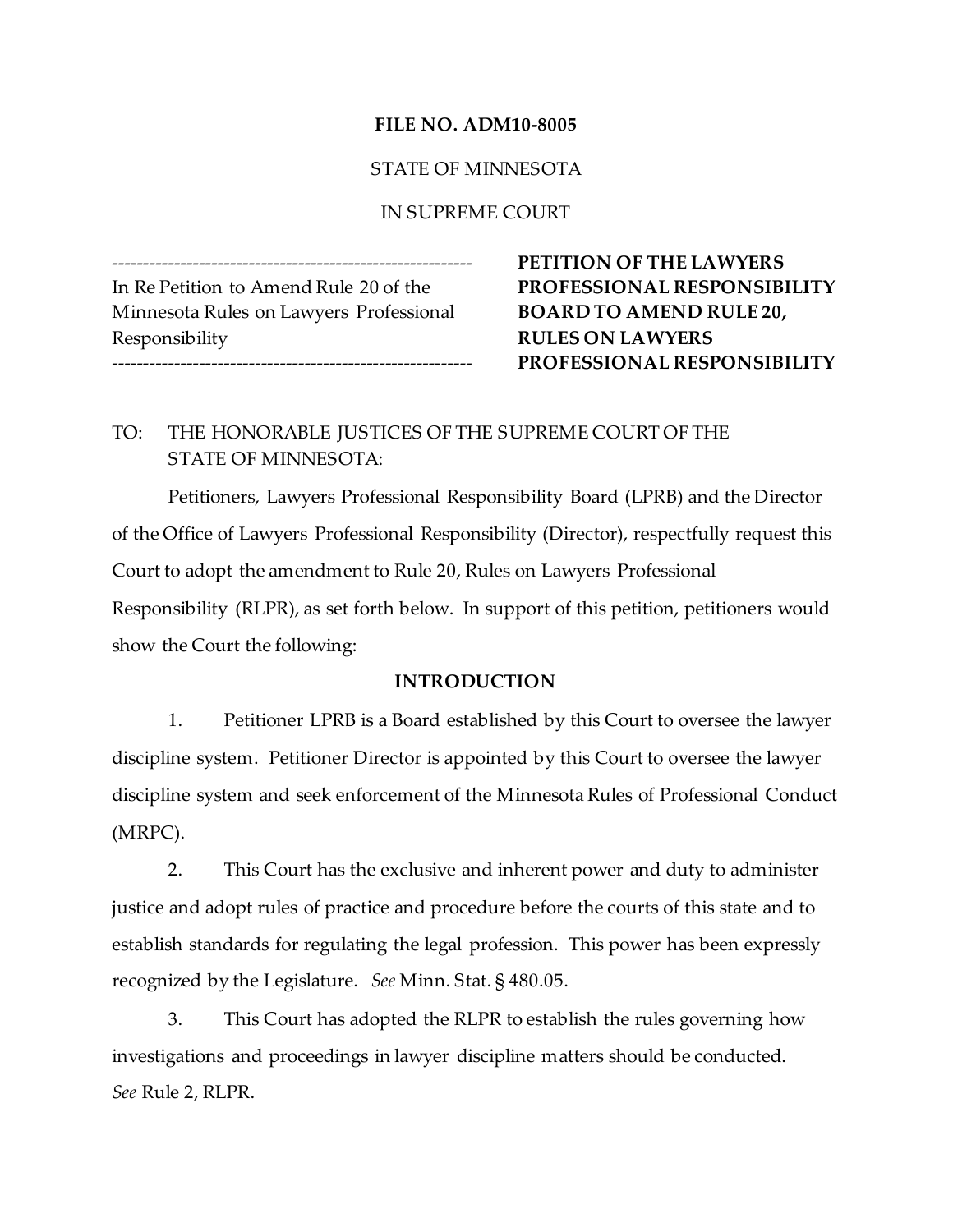4. Rule 20, RLPR, governs the public and private nature of the documents and information maintained by the Office of Lawyers Professional Responsibility (OLPR). From time to time, this Court has amended Rule 20, RLPR, to address necessary changes in handling investigative information. For example, in 1999, Rule 20, RLPR, was modified to allow an exchange of information otherwise confidential between two disciplinary boards involving conduct of judges that occurred prior to the judge assuming judicial office. Records maintained by the OLPR are specifically exempt from the Minnesota Data Practices Act (see Minn. Stat. § 13.90) and from the Minnesota Rules of Public Access to Judicial Records (see Minn. Stat. Access to Rec., Rule 1, Subdiv. 2). Rule 20, RLPR, is therefore the only guidance on the confidential or public nature of the records maintained by the Director.

5. Petitioners recognize the importance of Rule 20, RLPR. As a government entity, the OLPR is expected to provide transparency to the public. Public access to information is central to that transparency. Petitioners also recognize the heavy burden associated with maintaining records that contain sensitive, personal, and identifiable information that should not be open to public inspection. The proposed amendments to Rule 20, RLPR, aim to balance those two compelling interests, while providing clear guidance on how information maintained by the Director should be handled.

6. For the reasons set forth below, petitioners request this Court adopt the proposed amendment to Rule 20, RLPR, as set forth in Attachment A.

#### BACKGROUND AND NEED FOR AMENDMENTS

7. Beginning in 2016, the Director started to review the RLPR to address areas of improvement to provide clarity and better guidance to the Director and the public. Many of the areas of concern relate to the practical day-to-day application of the RLPR. The Director identified Rule 20, RLPR, the rule that governs the confidentiality and public access of records maintained by the Director, as a rule in need of immediate changes.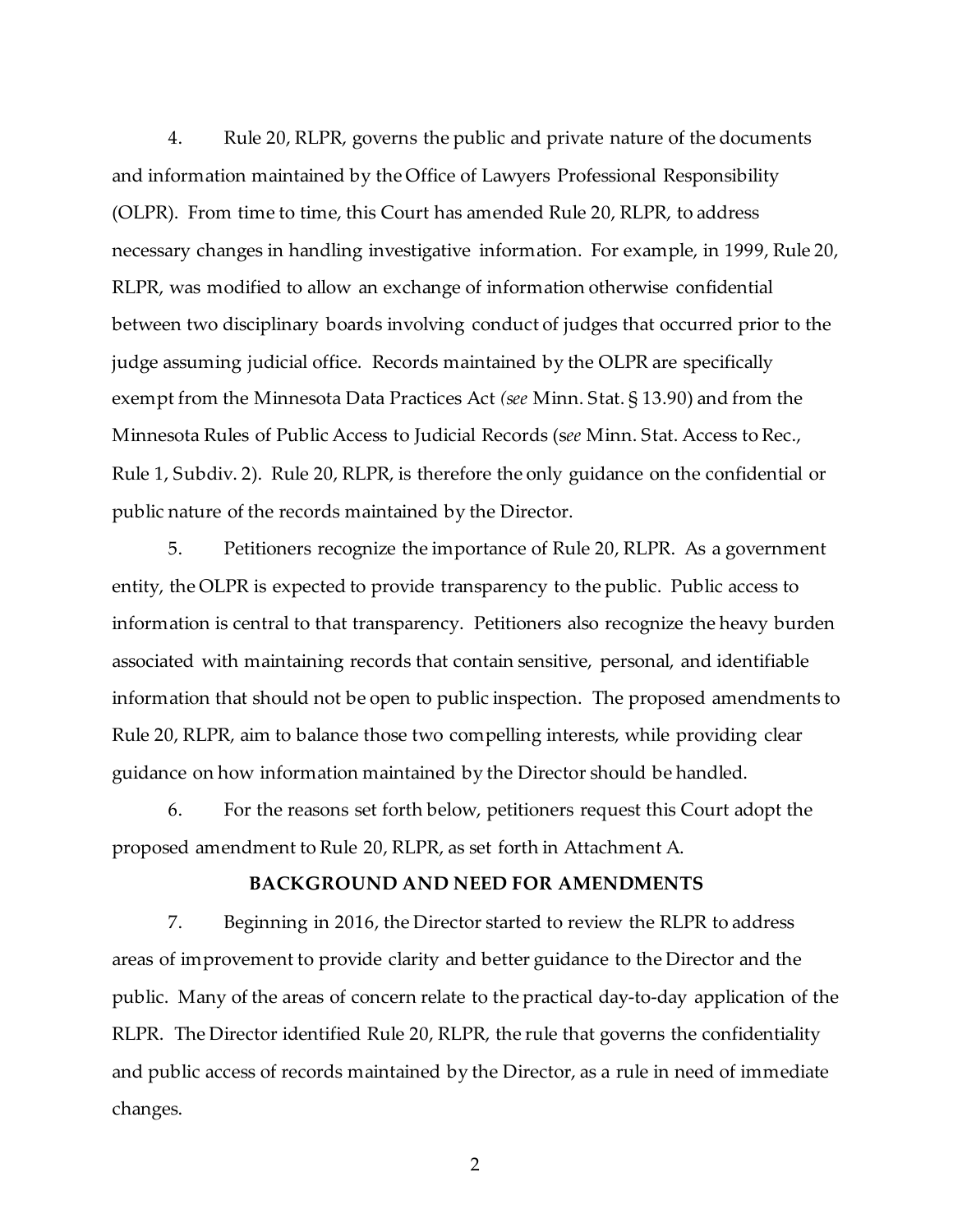8. The current Rule 20, RLPR, could be improved in a number of regards. For example, the current Rule 20, RLPR, provides that prior to probable cause, records maintained by the Director during the course of investigation shall be confidential. Rule 20, RLPR, provides no exception, however, for the Director or the District Ethics Committee (DEC) to share information as necessary with fact or expert witnesses who are interviewed as part of the Director's or the DEC's investigation. Moreover, Rule 20, RLPR, provides no exception that would allow the Director to share information as necessary with Lawyers Concerned for Lawyers when an attorney's mental or physical well-being becomes a concern, or with law enforcement as necessary to protect the safety of the OLPR.

9. Conversely, under the current Rule 20, RLPR, once matters become public, the file is open to public inspection without sufficient protections in place for private, personal, or sensitive information of the parties involved. For example, the current Rule 20, RLPR, does not specify that social security, bank account, or medical information should remain confidential. The Director oftentimes obtains information from other government agencies during the course of an investigation. Under the current Rule 20, RLPR, information classified as confidential by other agencies would not remain confidential once a matter becomes public. Non-complainant client information may also become public even though those clients had nothing to do with the complaint.

10. The lack of clarity under Rule 20, RLPR, relating to these scenarios left the Director with little guidance on how to handle records when faced with these pressing issues. The Director determined that amendments to Rule 20, RLPR, were needed to provide clear and specific guidance on the confidential or public nature of such information.

11. In June 2018, LPRB's Rules Committee (LPRB Rules Committee) began work on specific amendments to Rule 20, RLPR. It became clear after attempts at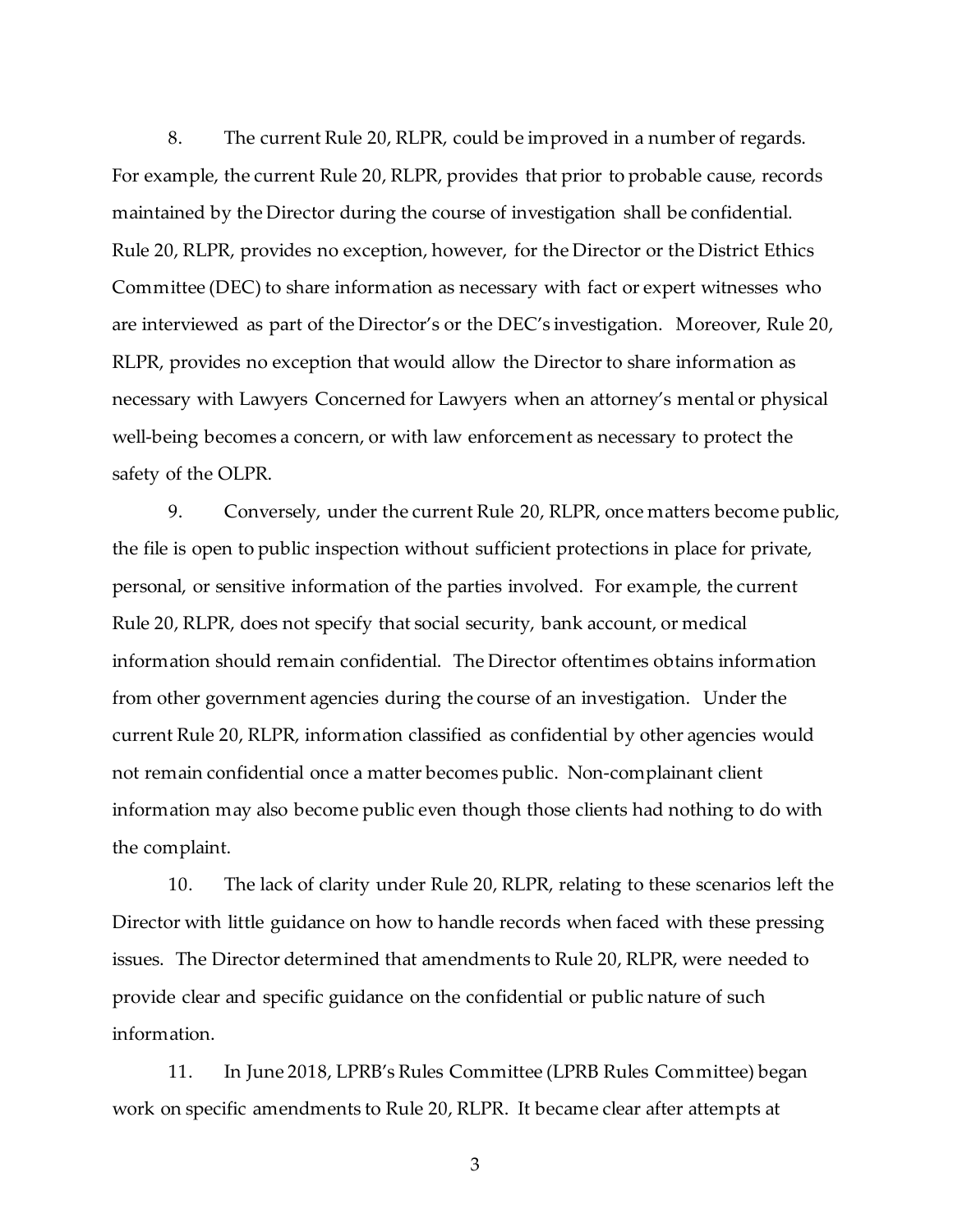amending Rule 20, RLPR, that an organizational overhaul of the rule was needed. For example, the LPRB Rules Committee struggled with adding additional exceptions to sections of the rule because as organized, in some cases, those sections were already exceptions to the rule. At times, a necessary proposed change became an exception to an exception to an exception. This made for drafting difficulties and made any changes to Rule 20, RLPR, more difficult to understand, thus defeating the purpose of any amendments.

12. The Director and the LPRB Rules Committee began to reconsider how best to amend Rule 20, RLPR, to avoid making the rule more confusing and difficult to understand. The Director reviewed other jurisdictions to compare how others handled confidential and public information. The Director studied the equivalent rules from other jurisdictions to determine what could be learned and adopted to improve Minnesota's own rule. Based on this information, the Director, in collaboration with the LPRB Rules Committee, worked on drafting a re-organized Rule 20, RLPR, to streamline the rule, making it easier to understand, while addressing the various deficiencies identified in the current rule.

13. On June 5, 2020, the Director presented to the LPRB Rules Committee a revised and reorganized Rule 20, RLPR. The LPRB Rules Committee approved the changes, with additional language to clarify that information related to non-complainant clients should remain confidential except under certain conditions.

14. At a regular Board meeting on June 19, 2020, the LPRB Rules Committee presented to the LPRB the proposed amendments to Rule 20, RLPR. At the meeting, the Board approved petitioners' filing of this petition to amend Rule 20, RLPR, with the Court.

15. On August 25, 2020, at an MSBA Professional Regulation Committee meeting, the OLPR presented the MSBA Professional Regulation Committee with a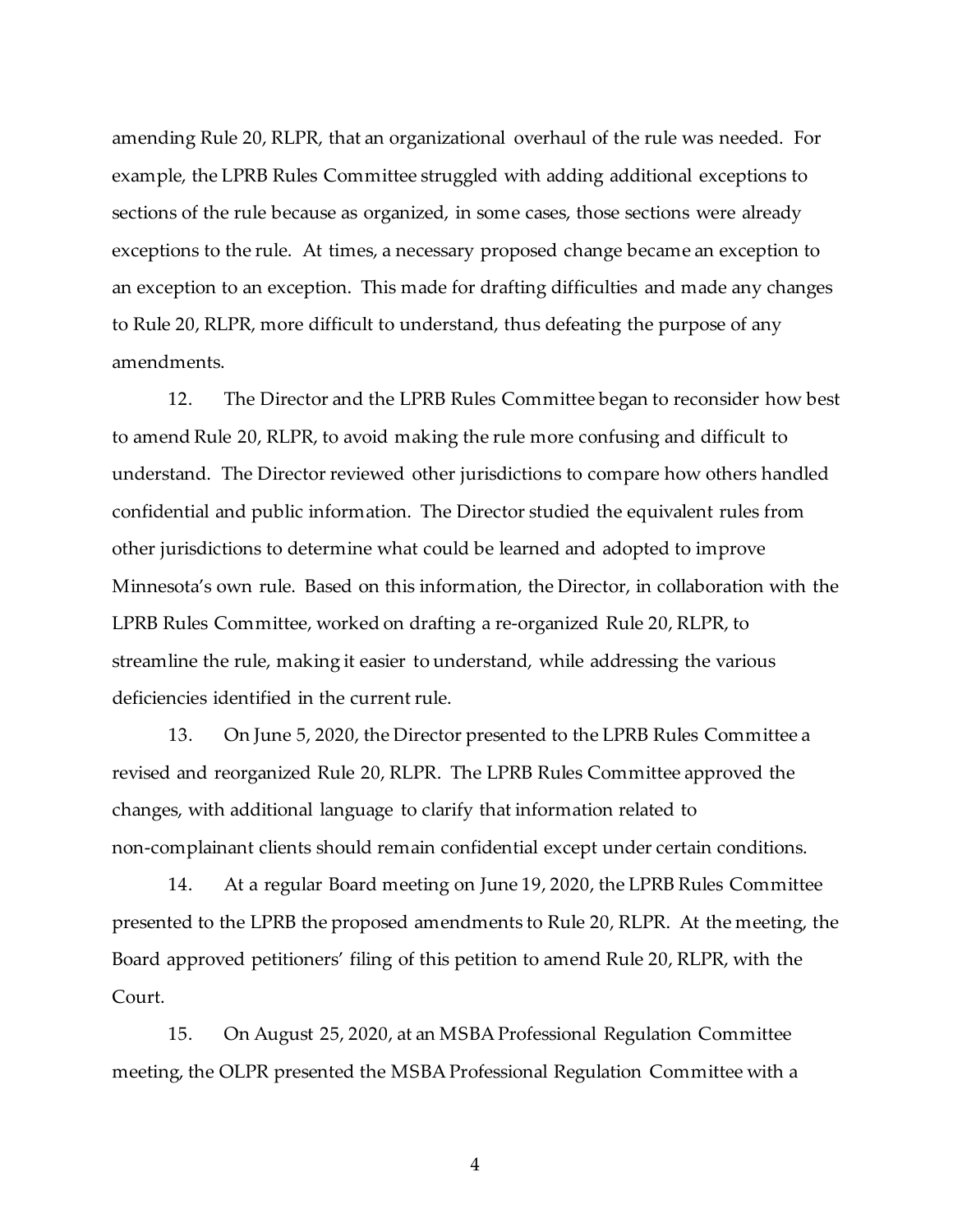draft of the proposed amendments to Rule 20, RLPR. Other than typographical changes, no objections or substantive comments or suggestions were made.

16. At a regular Board meeting on September 25, 2020, the LPRB was informed that the MSBA Professional Regulation Committee offered no substantive recommendations or comments. The LPRB was offered a copy of the proposed amendments to Rule 20, RLPR, inclusive of edits made based on the MSBA Professional Regulation Committee recommended edits for review. The LPRB made no objections or other changes to the LPRB's original approval of filing this petition to amend Rule 20, RLPR.

#### SUMMARY OF THE PROPOSED AMENDMENTS AND DISCUSSION

17. The following are the principal changes to Rule 20, RLPR, and the reasons for the changes, which petitioners recommend this Court adopt:

#### Changes in the Organization of the Rule.

18. Changes to Rule 20, RLPR, include a change in the rule's organization. The proposed changes would divide the rule into categories of information: (a) before probable cause or commencement of referee or court proceedings; (b) after probable cause or commencement of referee or court proceedings; (c) information maintained as part of the Director's more administrative rather than investigative or prosecutorial function; and (d) expungement.

19. As previously mentioned, this change is necessary to streamline the rule, making it easier to understand and follow and allowing for the amendments without creating a situation where the rule contains confusing multiple exceptions to exceptions to the rule.

## Section 20(a), RLPR: Records Before Determination of Probable Cause or Commencement of Referee or Court Proceedings.

20. To reflect the reorganization of Rule 20, RLPR, Rule 20(a), RLPR, has been modified to make clear that section (a) covers information maintained by the Director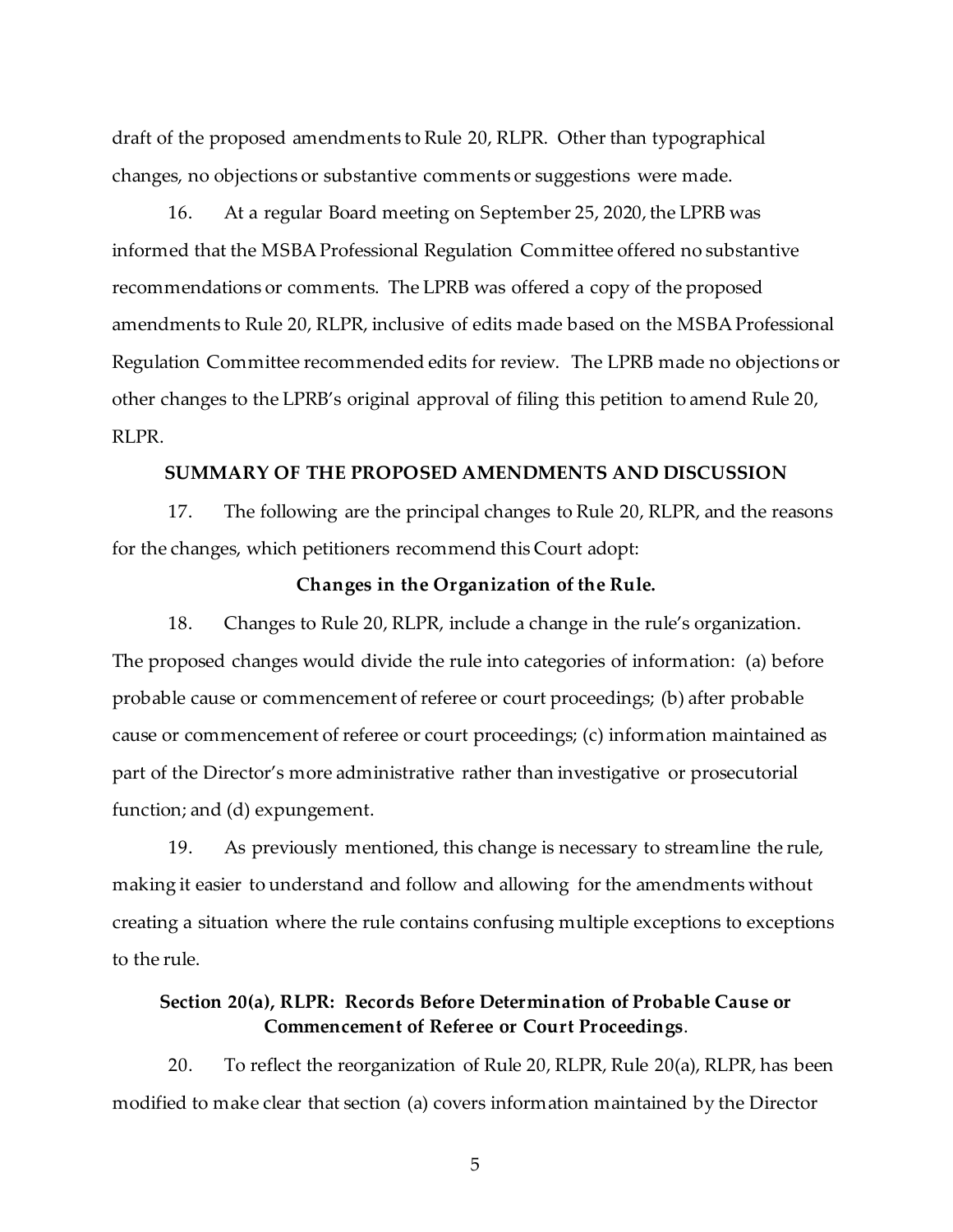prior to a determination of probable cause or commencement of public referee or Court proceedings. The amended section (a) makes clear that it would include records related to pending investigations, or matters that resulted in dismissals or private discipline. All such information, except specified under Rule 20(a), RLPR, is deemed confidential nonpublic information.

21. This section is mostly unchanged, except for deletions of sections that were made unnecessary due to the change in the rule's organization, additions to include instances where information otherwise confidential may be shared with others, and changes that would clarify the rule. The changes and reason for changes are as follows:

- a. Deletion of  $20(a)(2)$  under new rule organization, there is no longer a need to specify that confidential information becomes public after a probable cause determination.
- b. Amending current section  $20(a)(3)$  to allow sharing of information with other lawyer admission or disciplinary authority that have matters under investigation relating to the affected attorney.
	- Under the current rule, such information sharing is only allowed if the attorney is admitted to practice or seeks to practice in the other jurisdiction. On occasion, other jurisdictions will seek information about an attorney who is under investigation, even though the attorney is not seeking admission or admitted in the other jurisdiction. The current rule would not permit sharing of information.
	- The amendment broadens the rule to allow sharing of information if the affected lawyer is under investigation in the other jurisdiction.
- c. Deletion of 20(a)(8) which keeps confidential mental impressions and communication between Committee and Board members.
	- This provision is unnecessary under the new rule organization because everything under section 20(a) is confidential unless excepted by the rule.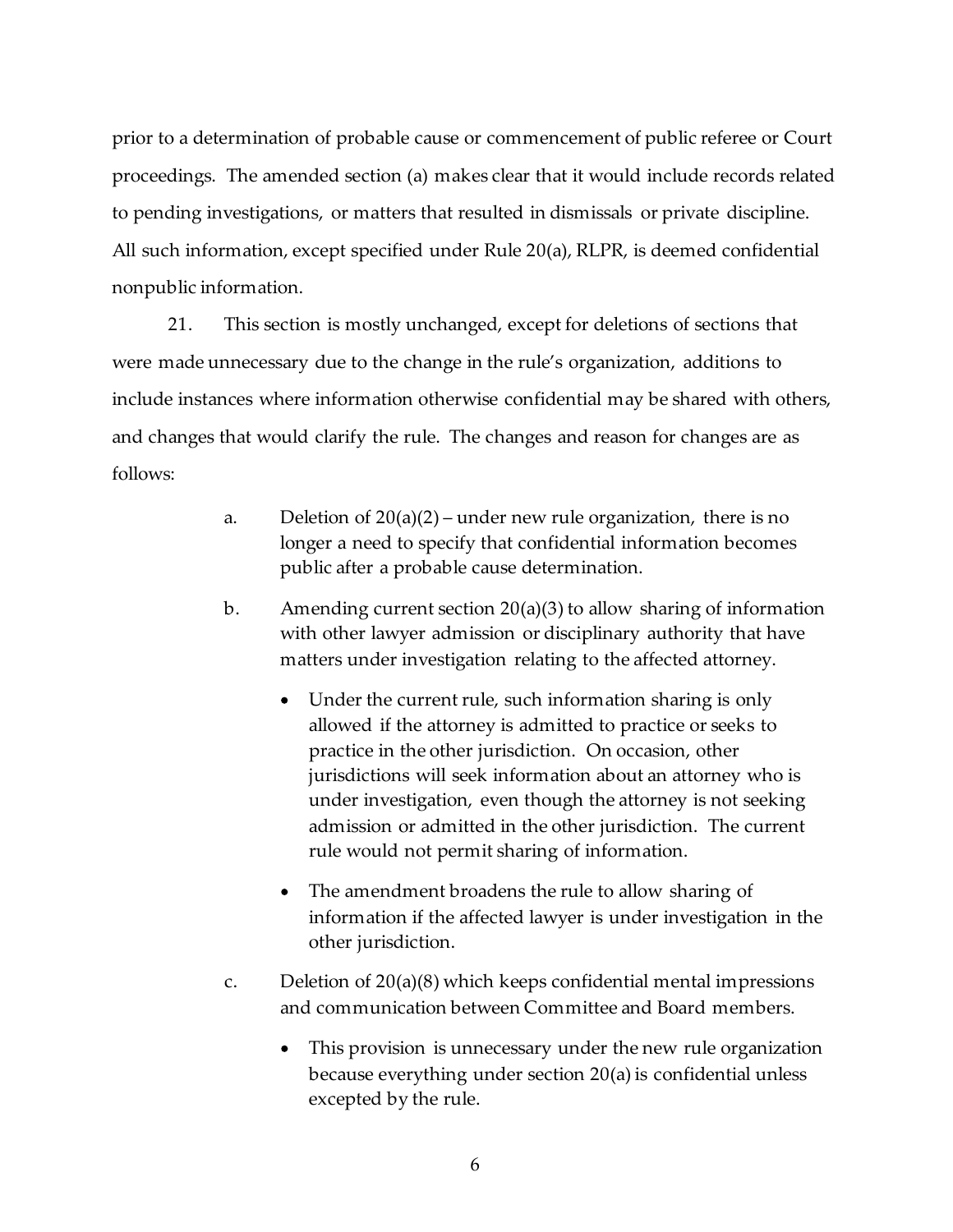- This provision has been moved to section 20(b), which addresses information that is public.
- d. Addition to allow the Director to share information otherwise deemed confidential under this section with the DEC and any fact or expert witness as necessary to investigate the complaint.
	- This change is important because such necessary information sharing is essential for the Director and the DEC to conduct investigations.
	- Currently, the Director views such information sharing as impliedly authorized in order to carry out the essential function of enforcement of the Rules of Professional Conduct.
	- This change offers clear guidance that such necessary information sharing is permitted.
- e. Addition to allow the Director to share information otherwise deemed confidential under this section with the Supreme Court approved lawyer assistance program (in this case, Lawyers Concerned for Lawyers (LCL)) in situations where, in the Director's discretion, such one way notification is necessary or appropriate to address concerns related to a lawyer's mental, emotional, or physical well-being.
	- Oftentimes, during the course of an investigation, the attorney's mental, emotional, or physical well-being becomes an issue.
	- The current Rule 20 does not permit sharing of information with LCL in such cases, which may interfere with necessary assistance offered to the affected lawyer in a timely manner.
	- The amended rule would permit the Director to reach out to LCL for assistance. The amended rule makes clear that any communication would be one-sided, so that it is understood that all interactions between the affected attorney and LCL would remain confidential.
- f. Addition to allow the Director to share information otherwise deemed confidential under this section with law enforcement or court personnel in situations where public safety and the safety of the Director and staff, Board, or district court is at risk.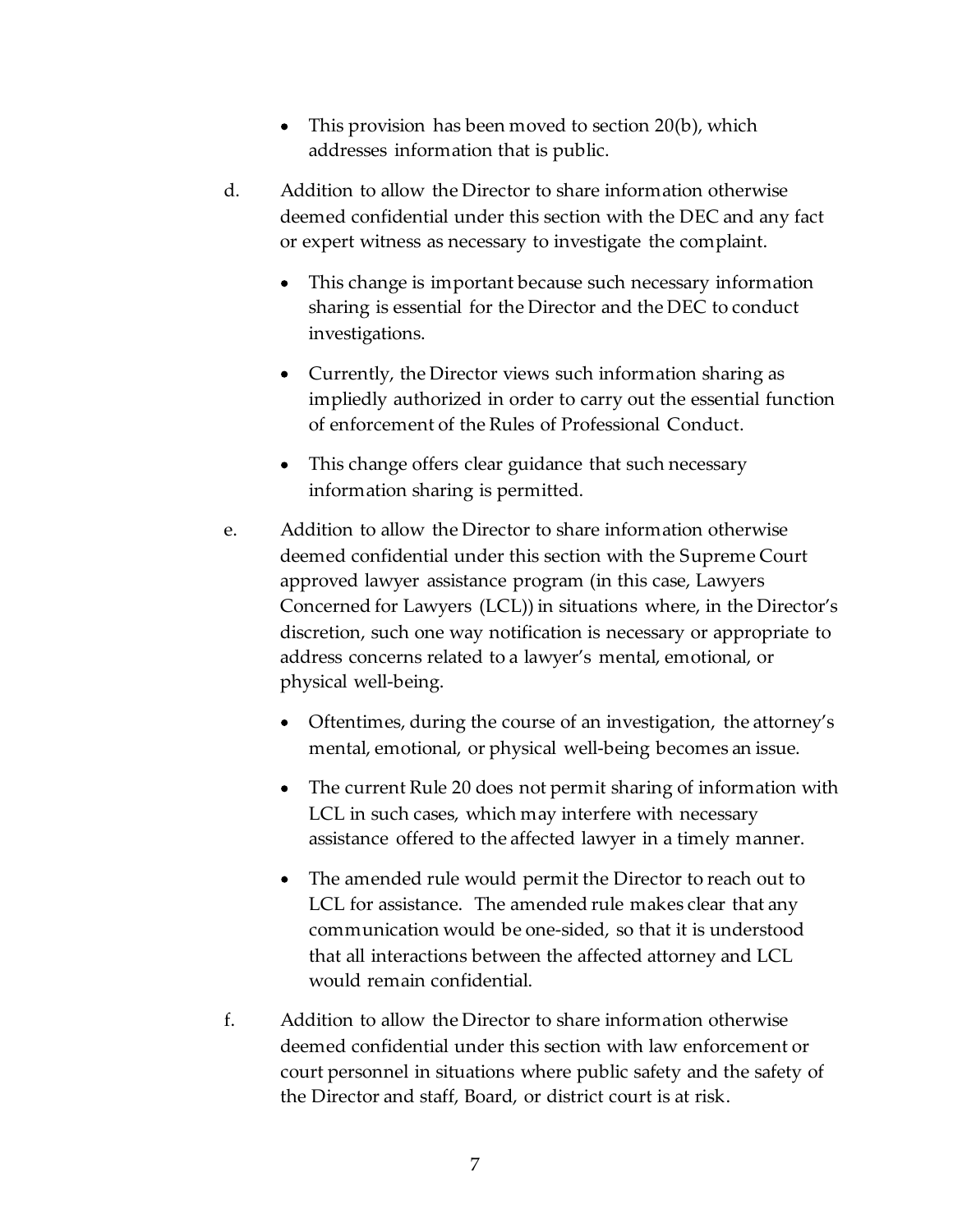- Lawyer discipline cases oftentimes involve unhappy respondents and complainants that could lead to potentially threatening situations. The current rule does not provide an exception to reveal information with law enforcement as necessary to protect the Office or the Board.
- For example, if the Director's staff meets with a respondent or complainant who becomes threatening, law enforcement may need to be aware of the identity of the lawyer or complainant, the reason for the threat, or any relevant background information relating to the threat.
- This addition to Rule 20 would make clear that under such circumstances, the Director is permitted to reveal information otherwise deemed confidential under Rule 20(a) if necessary to address public safety or the safety of OLPR staff and others.
- g. The section formerly listed under the heading "Special Matters" is amended to be incorporated within Rule 20(a) as section 20(a)(13), RLPR, with minor edits for clarity.
	- The current Rule 20 has a section titled "Special Matters" that lists specific circumstances otherwise confidential information may be revealed. In an effort to streamline the rule, this section remains the same, but incorporated section Rule 20(a)'s exceptions.

## Section 20(b): Records After Determination of Probable Cause or Commencement of Referee or Public Court Proceedings.

22. As part of the rule's reorganization, Section 20(b), RLPR, would address records maintained by the Director after probable cause has been determined or after commencement of public referee or court proceedings. Under this provision, records maintained by the Director after a determination of probable cause or the commencement of public court proceedings would be deemed public information except as provided under this section. The changes and reason for changes under this section are as follows: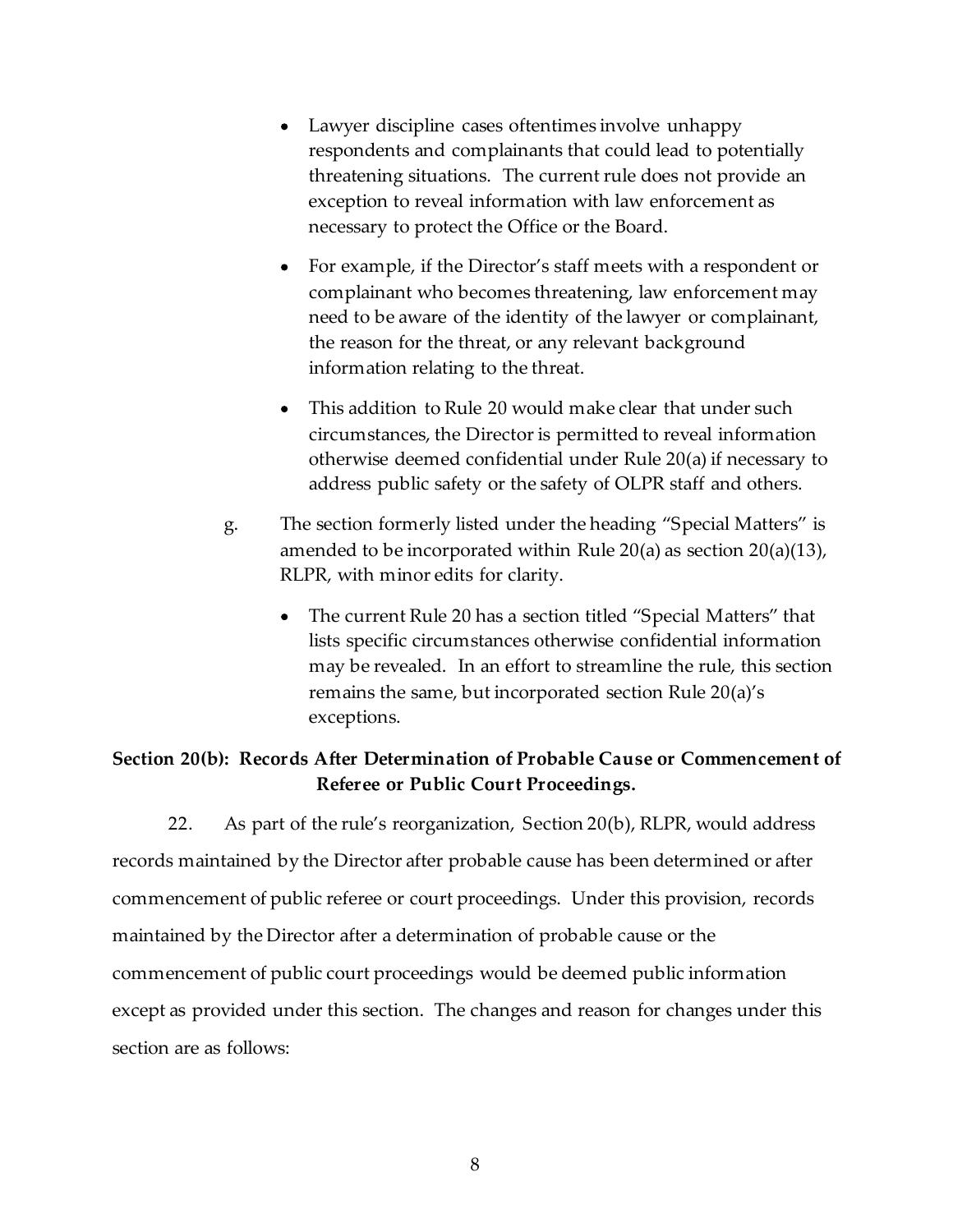- a. Minor edits generally made to this section of the rule to clarify the rule and reflect the organizational change.
- b. Addition to the rule to exclude from public access sensitive personal information contained in the file such as social security numbers, birthdates, driver's license numbers, bank account numbers and medical information.
	- During the course of the Director's investigation, the Director necessarily obtains sensitive personal information relating to the affected lawyer, the complainant or others.
	- The current Rule 20, RLPR, does not exclude such information from public access once a file becomes public. The Director currently makes an attempt to protect such information, but it is not specifically provided for under Rule 20, RLPR.
	- This amendment would make clear that such information is not public and will remain confidential even after the file becomes public, but would still allow the Director to file such information under seal pursuant to Minnesota Rules of Civil Appellate Procedure 112.01.
- c. Addition to the rule to exclude from public access information received from other disciplinary or government agencies classified by such agency as confidential, nonpublic information. Such information may remain confidential and nonpublic under this amendment.
	- During the course of an investigation, the Director sometimes obtains information from other governmental agencies. While inter-agency sharing of information is permitted, such information is often confidential and should remain non-public when provided to the Director.
	- The current rules do not specify that confidential information obtained from other agencies should remain confidential. This causes a chilling effect in inter-agency information sharing as the Director cannot guarantee that confidential information from another government agency will remain so under our rules.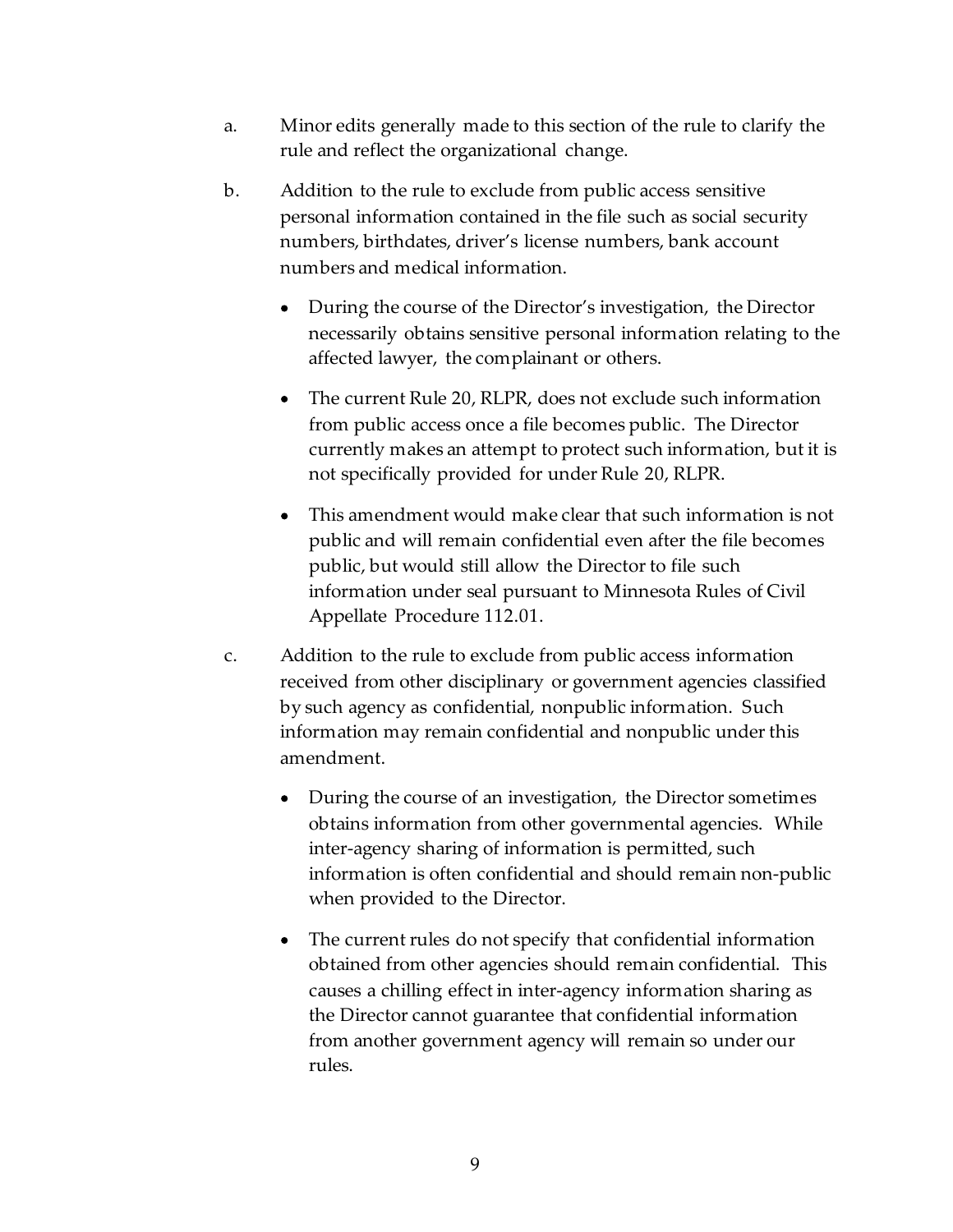- This amendment makes clear that when a file becomes public, confidential information obtained from other government agencies that are classified by such agencies as confidential, will remain confidential.
- d. Addition to the rule to exclude from public access, the identity of non-complaining clients unless such party waives confidentiality, is subpoenaed as a witness to testify under oath, provides a sworn affidavit, or files documents in compliance with a subpoena duces tecum.
	- During the course of an investigation, the Director may obtain information from other clients who were non-complainants. For example, a trust account case may reveal trust account violations for a number of clients who never complained to the Director.
	- Under the current Rule 20, once a matter becomes public, information relating to these non-complainant clients may become public as part of the public file. Such information may include client name, legal issued handled, or other personal information.
	- Petitioners believe these non-complainant clients should not have their otherwise private information revealed just because they had the misfortune to hire an attorney who committed misconduct.
	- The amended rule would keep confidential such information from non-complainant clients, unless such person waives confidentiality, or was involved in the matter as a witness or someone who provided evidence.
- e. Addition to section 20(b) to protect the disclosure of work product or the mental processes or communications of the Committee or Board members made in furtherance of their duties. This provision was previously contained under section 20(a) of Rule 20, and with the reorganization of Rule 20, is more appropriately under Rule 20(b).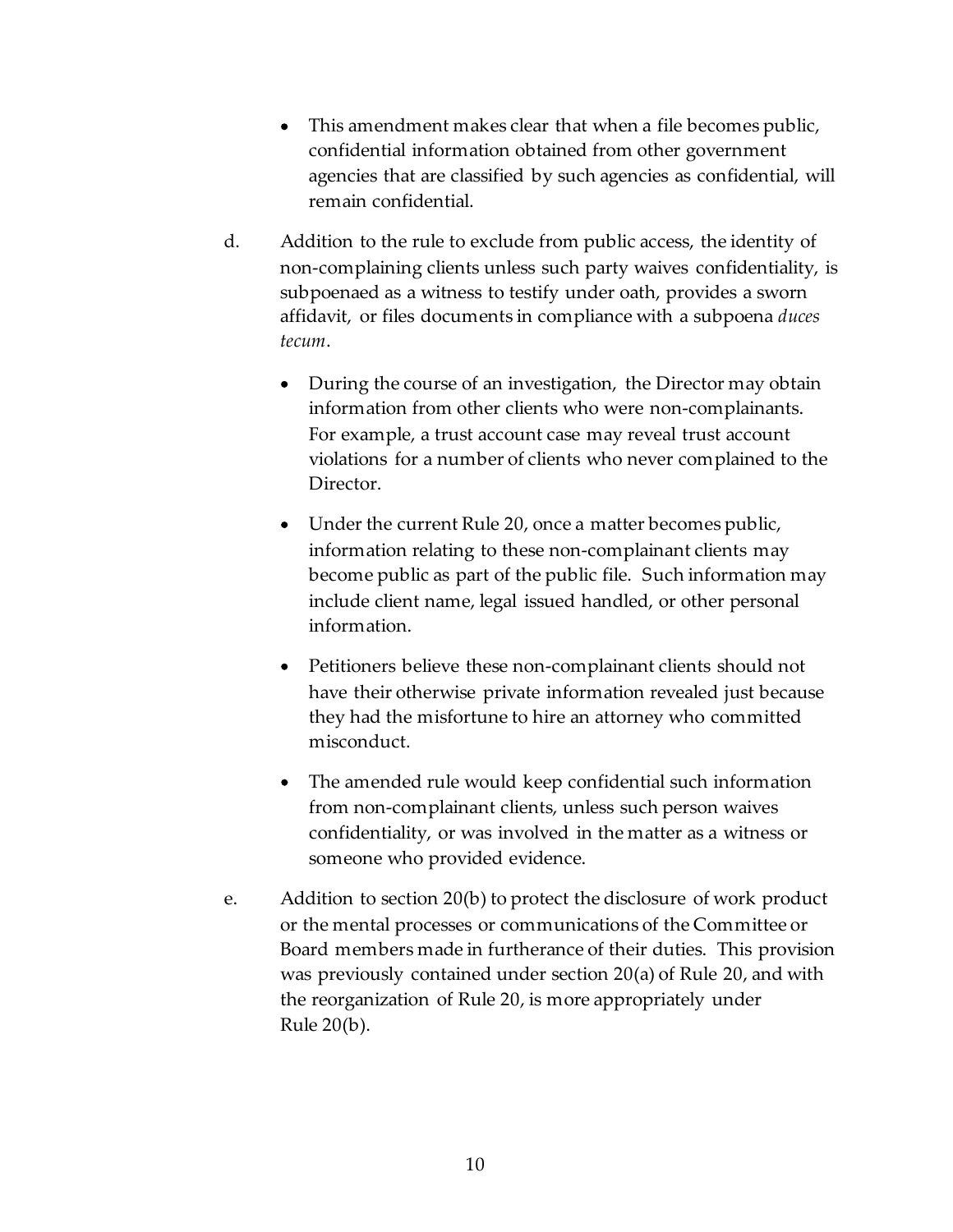# Section 20(c): Administrative Files: Advisory Opinions, Overdraft Notification Program Files, Rule 26, RLPR, Compliance, Rule 24, RLPR, Collections, Rule 5.8, MRPC, Disclosures, Trusteeship Files, and Probation Files.

23. As part of the rule's reorganization, Section  $20(c)$ , RLPR, would address records maintained by the Director in the Director's administrative capacity unrelated to the investigation or prosecution of attorney misconduct. The amended rule makes clear such information is deemed confidential unless otherwise permitted or required under the rules, or in the discretion of the Director, such disclosure is necessary to carry out the duties of the Director. The changes and reason for changes in this section are as follows:

- a. In general, section 20(c) keeps the provisions of the current section 20(f), which only addresses advisory opinion, overdraft notification and probation files.
- b. Section 20(c) expands current section 20(f) to address the handling of records maintained in other administrative capacities not currently covered by Rule 20(f), such as Rule 26, RLPR, compliance; Rule 24, RLPR, collection efforts, trusteeship files; and Rule 5.8, MRPC, disclosures.
- c. As Section 20(c) is expanded to include handling of Rule 24, RLPR, collection efforts and Rule 5.8, MRPC, disclosures, Section 20(c) adds specific provisions to address the special nature of those two rules as follow:
	- Except for documents containing mental impressions or work product of the Director and Director's staff, the files, notes, and records maintained by the Director relating to efforts by the Director to collect costs and disbursements awarded pursuant to Rule 24 of these rules are not deemed confidential. This is because Rule 24 collection efforts would necessarily involve litigation and court filings, which are public in nature.
	- Correspondence received by the Director pursuant to Rule 5.8, MRPC, are not deemed confidential. This is because Rule 5.8, MRPC, involves the hiring of attorneys whose licenses are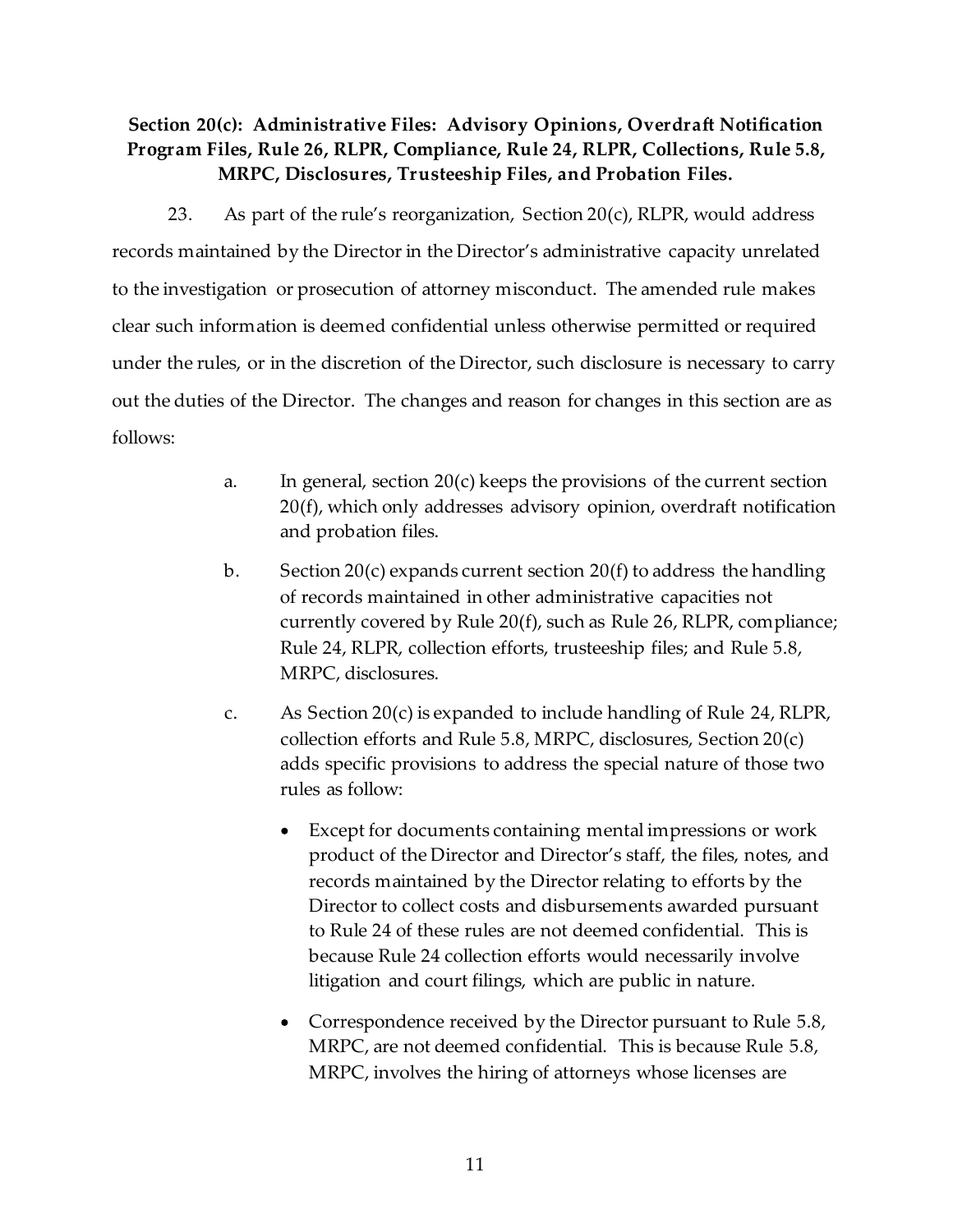suspended. As a matter of public protection, such disclosures should be public.

#### Section 20(d): Expunction of Records.

24. Current Section 20(e) of RLPR addresses records retention. This section would remain the same, but consistent with the reorganization of Rule 20, RLPR, would be changed to become section 20(d) of RLPR.

#### **CONCLUSION**

For the foregoing reasons, petitioners Lawyers Professional Responsibility Board and the Director of the Office of Lawyers Professional Responsibility respectfully request this Court to adopt the amended changes to Rule 20, RLPR, as set forth in Attachment A, and amend the Rules of Lawyers Professional Responsibility accordingly.

Respectfully submitted,

 /s/ Robin Wolpert ROBIN M. WOLPERT, CHAIR LAWYERS PROFESSIONAL RESPONSIBILITY BOARD Attorney No. 0310219 445 Minnesota Street, Suite 2400 St. Paul, MN 55101-2139 (651) 296-3952 rwolpert@comcast.net

and and state of the state of the state of the state of the state of the state of the state of the state of the

Jusen M. Humzenton, Susan Humiston, Susan l

SUSAN M. HUMISTON DIRECTOR OF THE OFFICE OF LAWYERS PROFESSIONAL RESPONSIBILITY Attorney No. 0254289 Susan.Humiston@courts.state.mn.us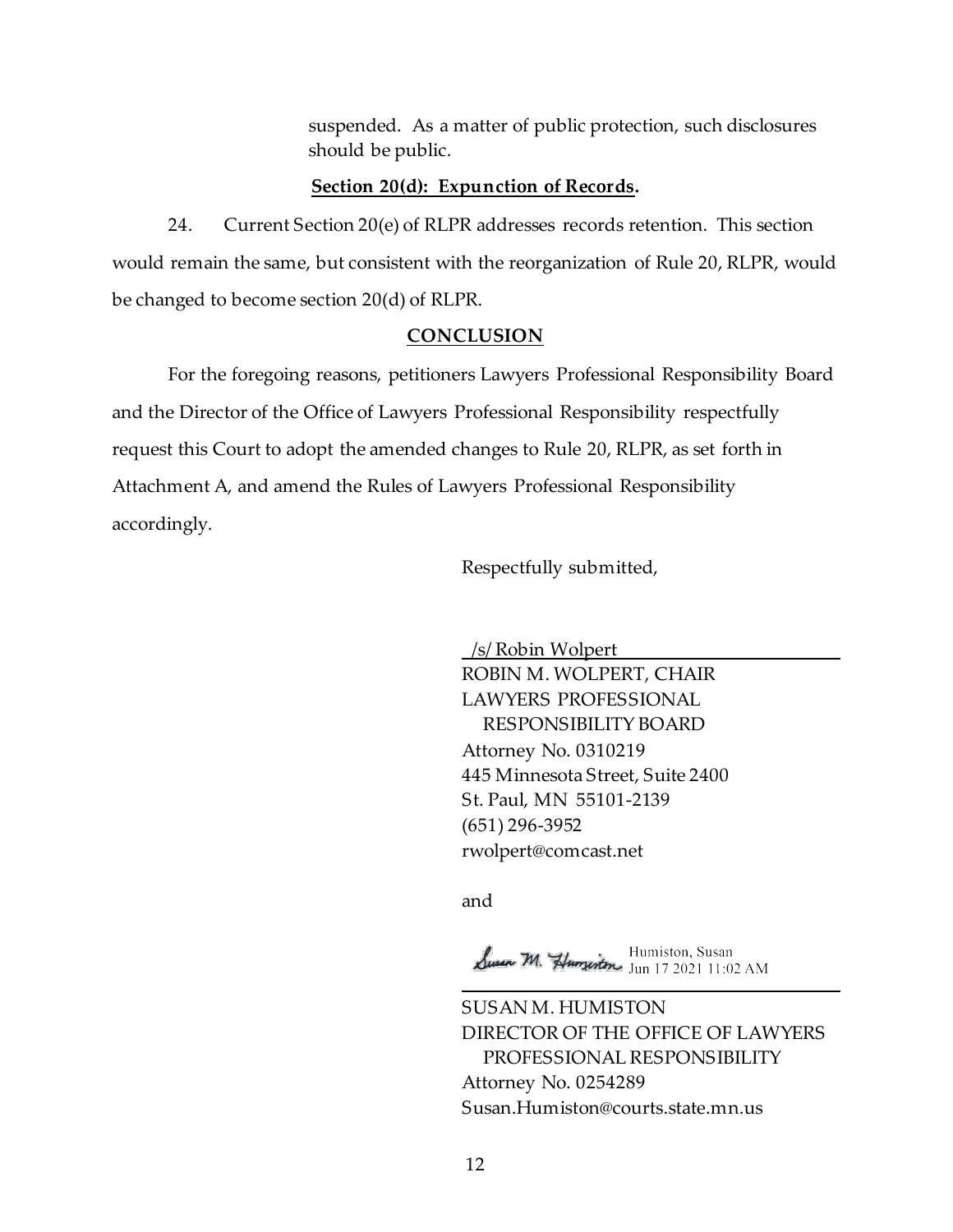## ATTACHMENT A

## Rule 20. CONFIDENTIALITY; EXPUNCTION

# (a) Records Before Determination of Probable Cause or Commencement of Referee or Public Court Proceedings.

The investigative files, records, and proceedings of the District Committees, the Board, and the Director, as they may relate to or arise out of any complaint against or investigation of a lawyer prior to a determination of probable cause or commencement of referee or Court proceedings, including files resulting in private discipline, summary dismissal, or a determination that discipline is not warranted, shall be deemed confidential and shall not be disclosed, except:

(1) As between the Committees, Board and Director in furtherance of their duties;

(2) As between the Director and a lawyer admission or disciplinary authority of another jurisdiction in which the lawyer affected is admitted to practice or seeks to practice, or has a matter under investigation;

(3) Upon request of the lawyer affected, the file maintained by the Director shall be produced including any district committee report; however, the Director's work product shall not be required to be produced, nor shall a member of the District Ethics Committee or the Board, the Director, or the Director's staff be subject to deposition or compelled testimony, except upon a showing to the Court issuing the subpoena of extraordinary circumstance and compelling need. In any event, the mental impressions, conclusions, opinions and legal theories of the Director and Director's staff shall remain protected;

(4) If the complainant is, or at the time of the actions complained of was, the lawyer's client, the lawyer shall furnish to the complainant copies of the lawyer's written responses to investigation requests by the Director and District Ethics Committee, except that insofar as a response does not relate to the client's complaint or involves information as to which another client has a privilege, portions may be deleted;

- (5) Where permitted by the Court;
- (6) Where required or permitted by these Rules;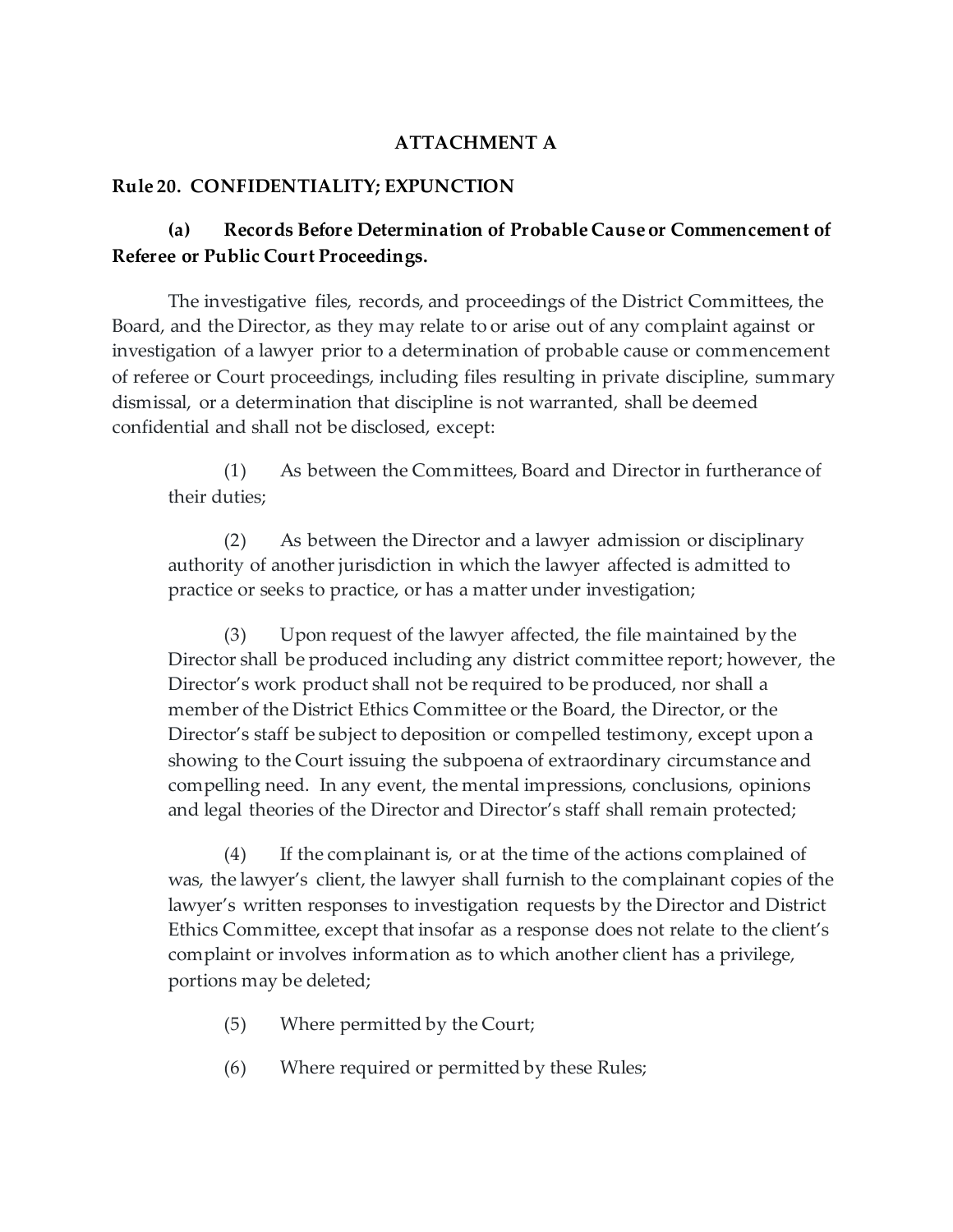(7) As between the Director or District Ethics Committee and any witnesses, whether fact or expert, as is necessary for the investigation of the complaint;

(8) As between the Director and the Client Security Board in furtherance of their duties to investigate and consider claims of client loss allegedly caused by the intentional dishonesty of a lawyer;

(9) As between the Director and the Board on Judicial Standards or its executive secretary in furtherance of their duties to investigate and consider conduct of a judge that occurred prior to the judge assuming judicial office;

(10) As between the Director and the Board of Law Examiners in furtherance of their duties under these Rules;

(11) From the Director to the Supreme Court approved lawyer assistance program in situations where, in the Director's discretion, such one way notification is necessary or appropriate to address concerns related to a lawyer's mental, emotional, or physical well-being;

(12) As between the Director and law enforcement or court personnel in situations where public safety or the safety of the Director and staff, Board, or District Court is at risk;

(13) Notwithstanding the provisions of this Rule, the following may be disclosed by the Director relating to records before a determination of probable cause or commencement of referee or Court proceedings:

(i) The fact that a matter is or is not being investigated or considered by the Committee, Director, or Panel;

(ii) With the affected lawyer's consent, the fact that the Director has determined that discipline is not warranted;

(iii) The fact that the Director has issued an admonition;

(iv) The Panel's disposition under these Rules;

(v) The fact that stipulated probation has been approved under Rule  $8(d)(3)$  or  $8(e)$ ;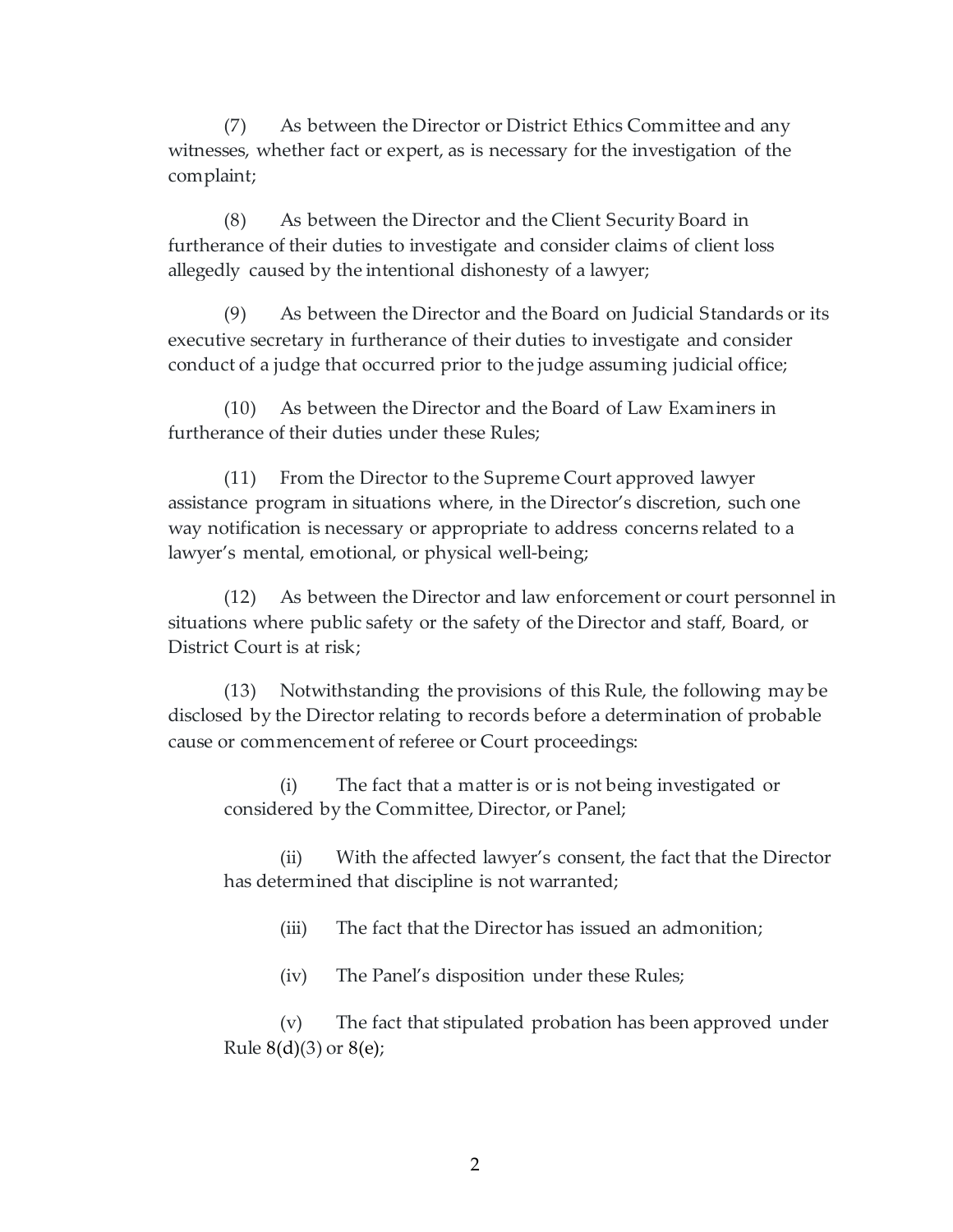(vi) The fact that the terms of a conditional admission have been modified or extended under Rule 8(d)(5);

(vii) Information to other members of the lawyer's firm or employer necessary for protection of the firm's or organization's clients or for the appropriate exercise of responsibilities under Rules 5.1 and 5.2, Minnesota Rules of Professional Conduct.

# (b) Records After Determination of Probable Cause or Commencement of Referee or Public Court Proceedings.

After probable cause has been determined under Rule  $9(j)(1)(ii)$  or (iv) or proceedings before a referee or this Court have been commenced under these Rules, the files, records, and proceedings of the District Committee, the Board, and the Director are public and not confidential except:

(1) As ordered by the referee or this Court;

(2) Medical records and other documents containing sensitive or personal identifying information, including but not limited to social security numbers, birthdates, driver's license numbers, bank account numbers and medical information shall remain confidential and should, as administratively practicable, be redacted or removed from the file;

(3) Information received from other disciplinary or government agencies classified by such agency as confidential, nonpublic information shall remain confidential and nonpublic.

(4) The identity of non-complaining clients shall remain confidential and not subject to public disclosure unless such party waives confidentiality, is subpoenaed as a witness to testify under oath, provides a declaration or sworn affidavit, or files documents in compliance with a subpoena duces tecum.

(5) Nothing in this Rule shall be construed to require the disclosure of work product or the mental processes or communications of the Committee or Board members made in furtherance of their duties.